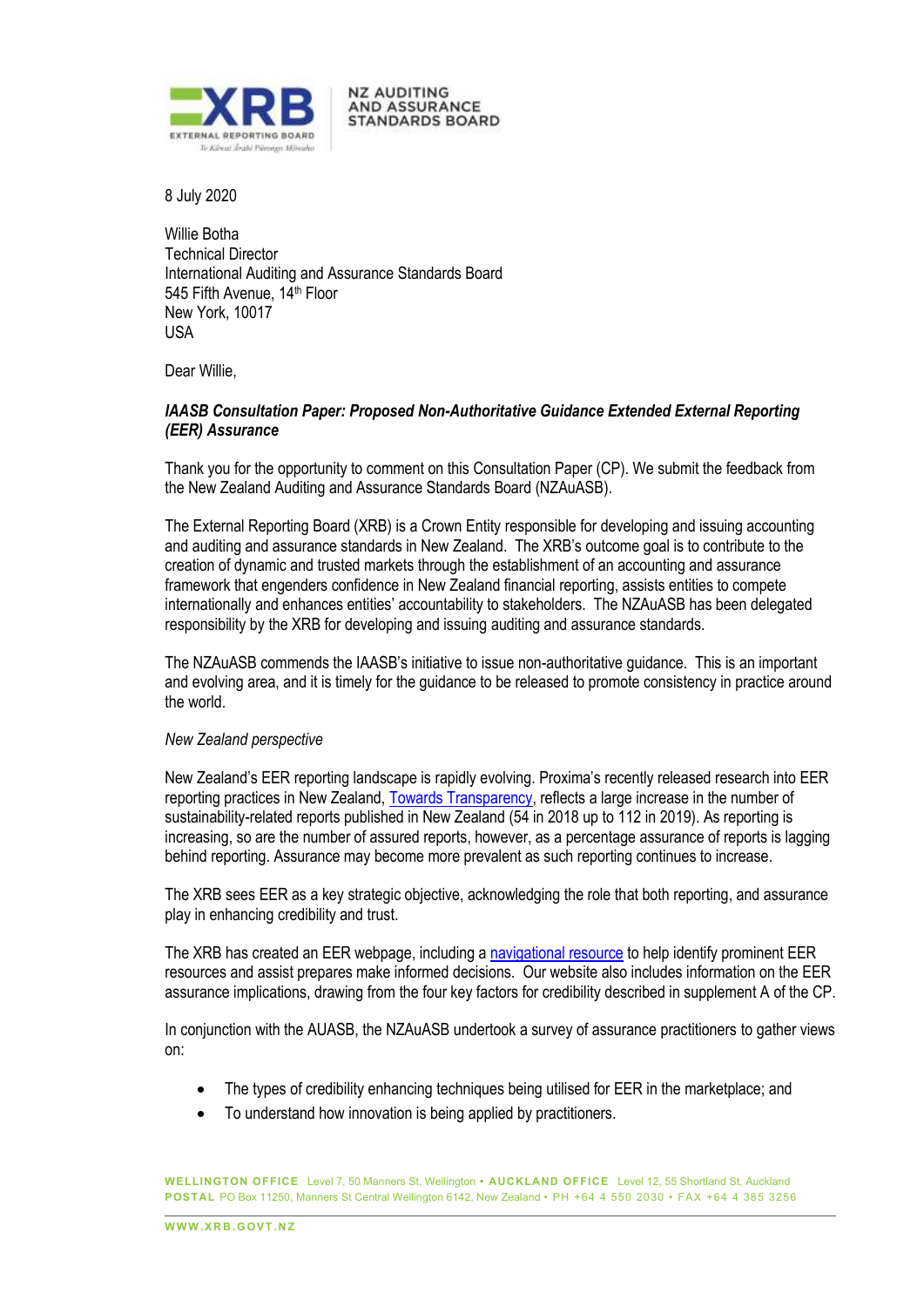The Big 4 audit firms have reported a limited number of clients who are undertaking assurance. The majority of EER assurance engagements, excluding assurance over service performance information which is undertaken as part of public sector and not-for-profit sector audits in New Zealand, are voluntary and 93% provide limited assurance. In response to the survey, New Zealand practitioners indicated that more than 60% are performing assurance readiness or maturity assessments at this stage.

In formulating this response, the NZAuASB undertook a virtual outreach event, in conjunction with the AUASB, Deakin University and the Business Reporting Leaders Forum (BRLF) seeking feedback from assurance practitioners, preparers, regulators, academics and investors.

#### *Overarching comments*

The NZAuASB is very supportive of the release of the EER assurance guidance in the near future to promote consistency in practice. We commend the IAASB's efforts for recognising its key role in developing this guidance. Our outreach confirmed that the draft guidance is expected to be very useful in practice, and many stakeholders highlighted the usefulness of the examples that have been included in both the guidance and in the supplementary material. Our responses are suggestions to refine and improve the draft. The key areas identified for enhancement are summarised here and we expand on each of these matters in the detailed responses to the questions:

#### **Structure**

The overall concern remains that the document is lengthy, dense and complex. Use of navigational links, etc, as explored by the IAASB will help, but the NZAuASB further encourages the IAASB to re-organise and streamline the document, with a focus on EER specific examples and guidance.

We recommend the introduction of colour to distinguish cross references to the standard, or supplementary material to visually assist and simplify the numerous cross references that are built into the draft document.

In order to engage stakeholders with the content of the draft guidance, we found chapter 6 to be the most useful starting point. We strongly recommend that Chapter 6, together with diagram 8, be moved to the front of the guidance. This recommendation was also identified by a number of stakeholders during our outreach. This chapter usefully sets out the context that is necessary in order to undertake assurance, reinforcing the preparer's role in preparing for assurance. The entity needs to have performed the necessary thinking on the EER subject matter and have considered and advanced other credibility enhancing steps within the entity first, before seeking to engage an independent practitioner to opine on the EER report. In practice, this is the first step however as currently positioned this material tends to be lost in the middle of the guidance on the assurance process.

In addition, we encourage the IAASB to reconsider the need for a separate chapter (chapter 11) on addressing qualitative EER. Most EER information will include narrative information. This key challenge may be better highlighted and connected to relevant examples at appropriate stages in the assurance process (e.g., at the precondition stage, in determining the suitability of criteria, in gathering evidence and in assessing the materiality of any misstatement). We therefore recommend that the IAASB consider weaving this chapter through the assurance process rather than leaving it to the end.

Where relevant, the differences between limited and reasonable assurance could be further clarified. This was identified as an area that remains confusing for practitioners, as well as users. Specifically, we would hope to see more guidance on whether or not there is an expected difference in work effort when determining the suitability of criteria (Chapter 4), considering the system of internal control (Chapter 5) as well as risk assessment in planning for the work to be performed and in obtaining evidence for both limited and reasonable assurance engagements (Chapter 8).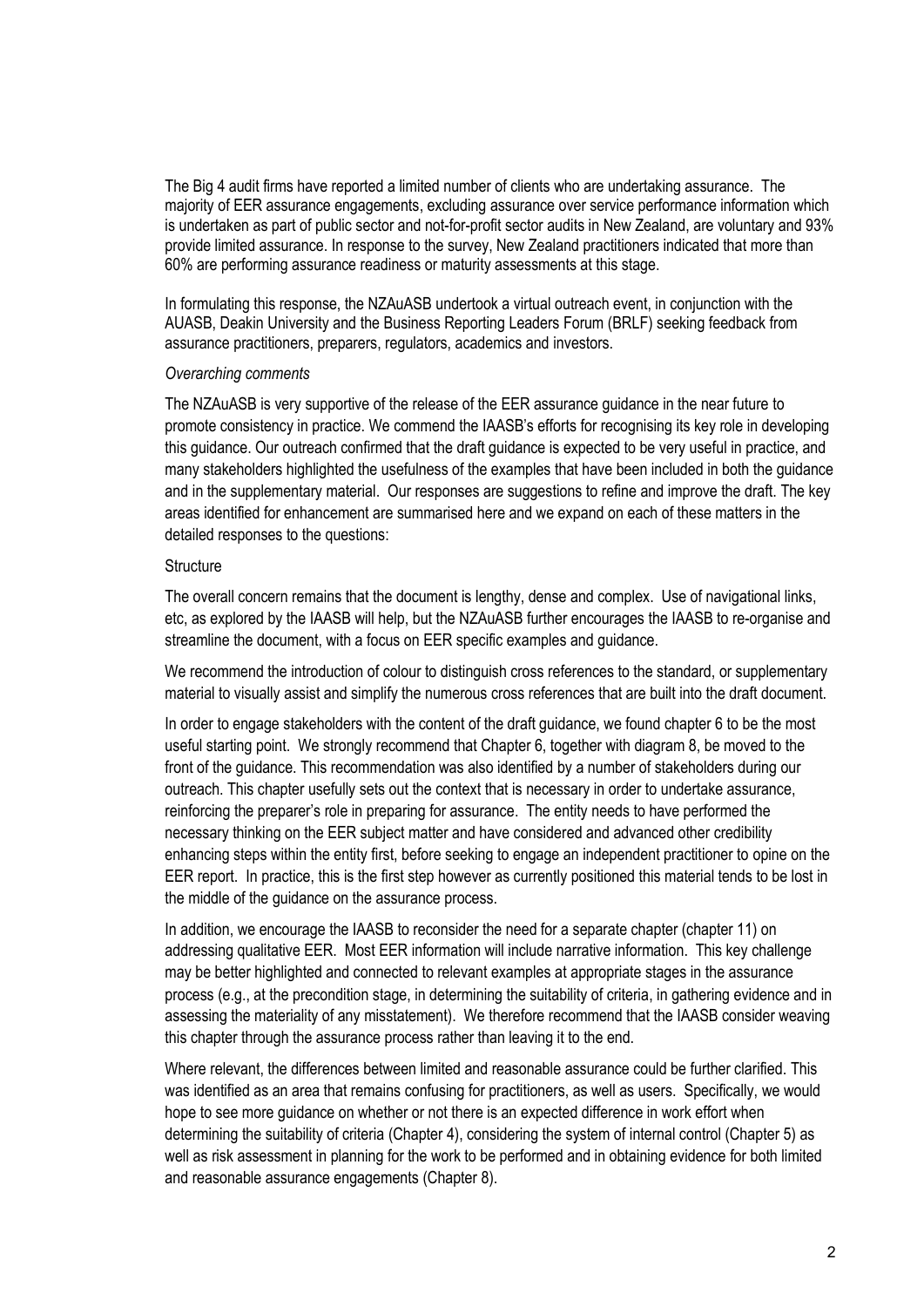#### **Terminology**

The terminology used in the guidance is somewhat complex. Using language that is simpler and more specific to EER reports and preparers would go a long way to making the guidance more accessible and user friendly. Experienced EER practitioners and preparers may understand the terminology, however, use of plain English that both the preparer of EER information and the assurance practitioner can relate to is encouraged.

Overall, the NZAuASB continues to encourage the IAASB to avoid establishing too high a hurdle, with a focus on providing as much assurance as possible, without the assurance process becoming a barrier to the development of EER.

Should you have any queries concerning our submission please contact either myself at the address details provided below or Sylvia van Dyk (sylvia.vandyk@xrb.govt.nz).

Yours sincerely,

In Buch المستم

**Robert Buchanan Chairman** Email: robert@buchananlaw.co.nz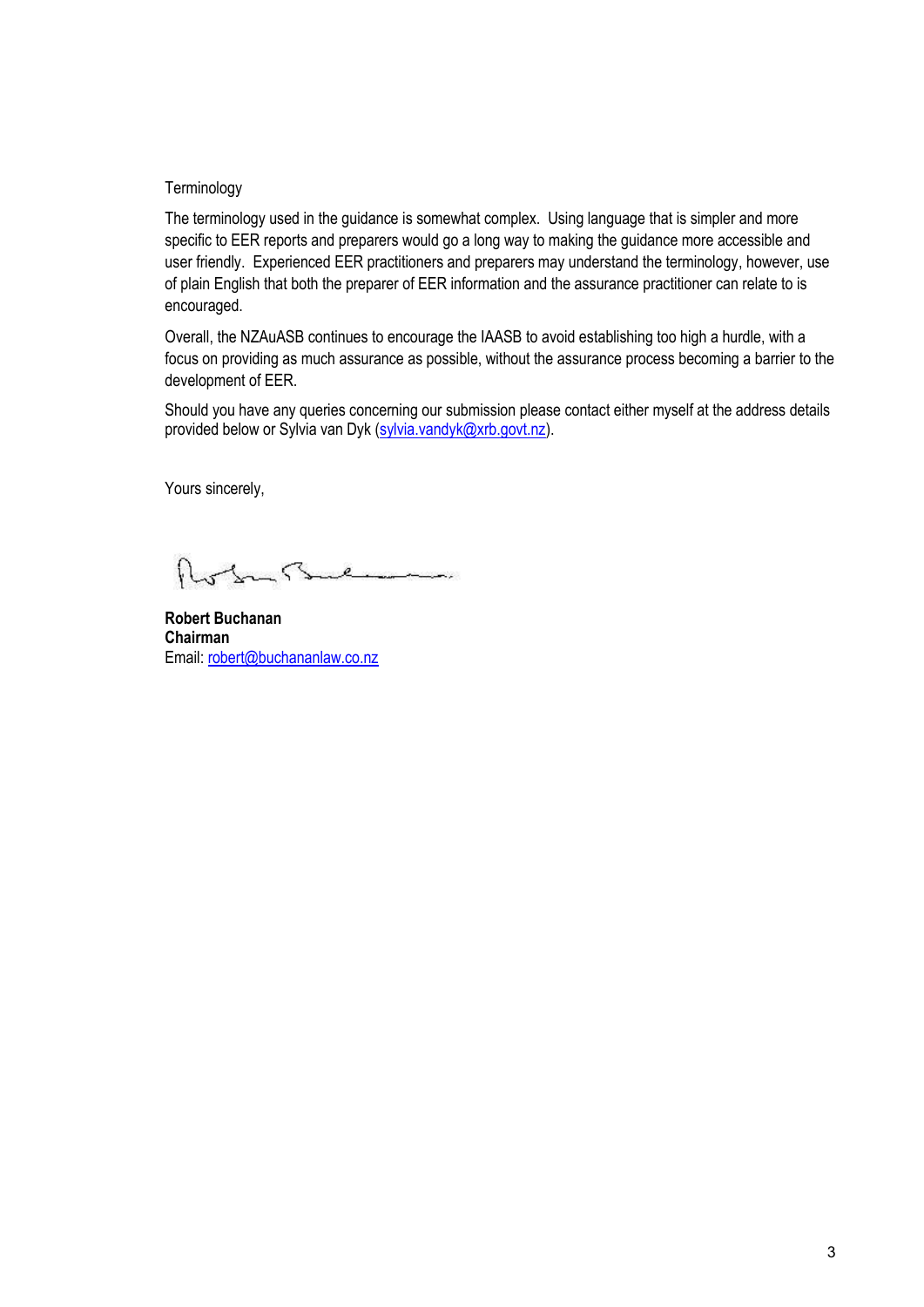### **Submission of the New Zealand Auditing and Assurance Standards Board**

*IAASB Consultation Paper: Proposed Non-Authoritative Guidance Extended External Reporting (EER) Assurance*

**1) Does the draft Guidance adequately address the challenges for practitioners that have been identified as within the scope of the draft Guidance? If not, where and how should it be improved to better serve the public interest in EER assurance engagements**

#### **Response:**

The NZAuASB is supportive of finalising the Non-Authoritative Guidance as a priority and considers that issuing the guidance serves the public interest, by promoting consistent and high-quality application of ISAE 3000 (Revised). The guidance will position the IAASB well to continue to monitor, and where relevant influence the development of EER frameworks.

While the NZAuASB has suggestions, as identified below, the NZAuASB is supportive of finalising the guidance, recognising that this is an evolving area which will be well informed by a post implementation review as reporting and assurance practices continue to evolve.

The NZAuASB considers that the draft guidance is framework neutral and identifies the principles and concepts that can be applied to the wide range of EER subject matter. We encourage the IAASB to consider adding TCFD type scenario examples (small or large) to emphasize that such reporting is within the scope of the guidance. In New Zealand, mandatory reporting using the TCFD recommendations is currently being explored.

Some stakeholders suggested that clarifying the scope of the guidance with reference to what other assurance engagements are within the scope of ISAE 3000 (Revised) but are not within the scope of the guidance may also be helpful.

# **Chapter 1: Applying Appropriate Competence and Capabilities Response:**

This chapter serves the public interest by recognising the practical need to combine assurance expertise with a subject matter expert to effectively challenge management. Multi-disciplinary assurance teams are becoming more common. On complex EER engagements, there may be a need for multidisciplinary teams as well as an increased use of the work of experts.

There is an opportunity to streamline this chapter by deleting generic assurance material, to improve the focus on how to address the challenge. We consider Diagram 2 is an example of generic material which could be omitted.

We recommend that additional guidance to explain what a practitioner expert is and is not would be useful. Use of plain English terminology may help. In particular, we recommend using simpler terms to explain who team members are and who experts are, and avoiding switching between terms such as "practitioner expert" and "subject matter expert".

We also consider that use of terminology such as "engagement partner" is too narrow. We recommend use of a more encompassing term such as "engagement leader", which may better reflect how other assurance practitioners structure their businesses, i.e. not limited to the traditional auditing and accounting firm structures.

The guidance highlights useful factors to determine the extent of use of an expert and how an expert is used, together with practical examples of consideration of a team's collective competence. A key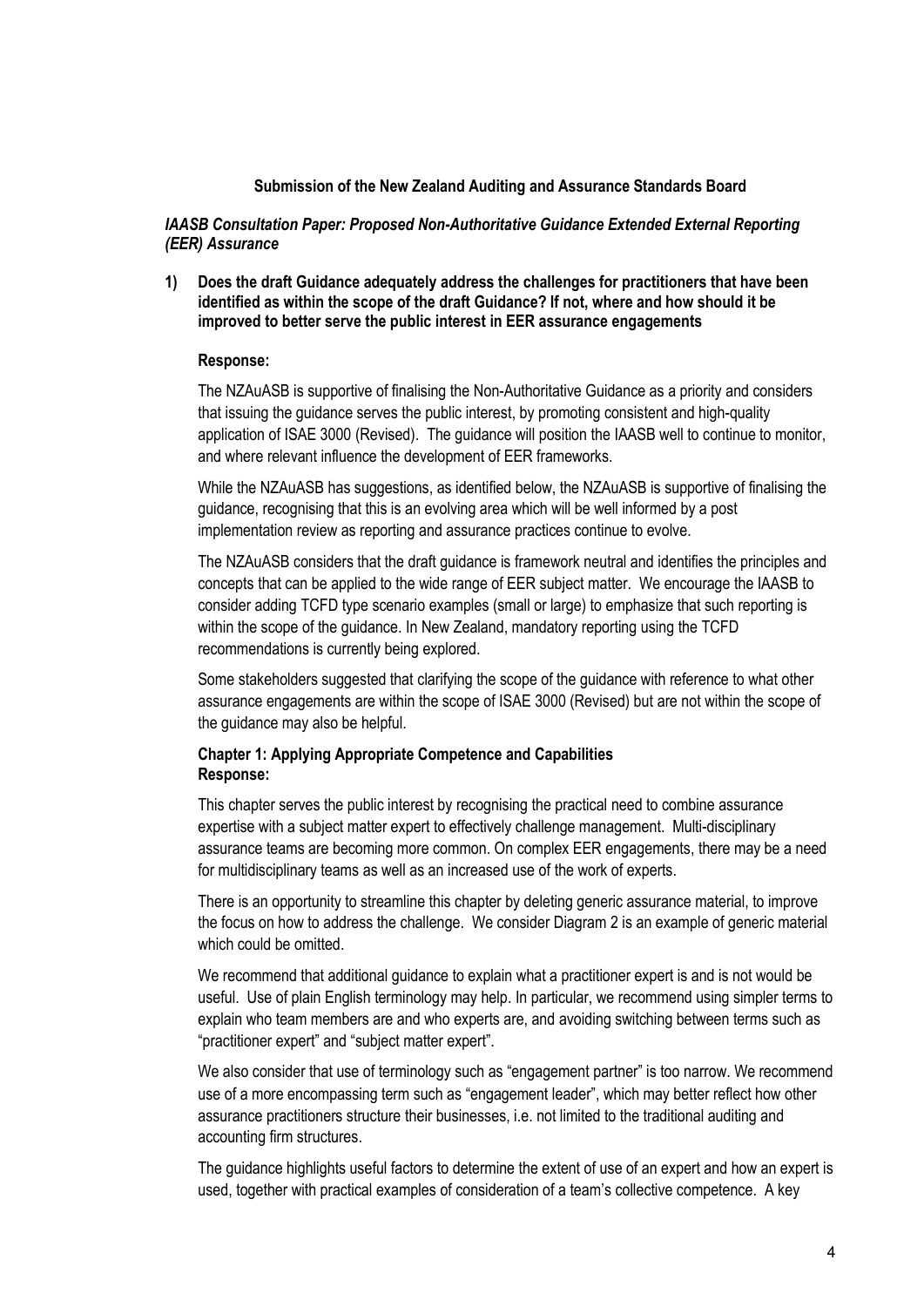challenge for the practitioner will be to navigate who the appropriate experts to consult will be. Additional examples of the factors to consider to navigate and find the relevant expert would be especially helpful.

The NZAuASB considers that paragraph 36 highlights the challenges related to the competence and responsibilities of the engagement partner, but observes that this is setting a high bar. This is especially so due to the wide range of expert knowledge likely to be required in an EER engagement.

In practice, assurance practitioners who are not professional accountants may not be familiar with ISQC 1. There is a need to assist broader assurance practitioners to know whether their own quality control requirements are at least as demanding as ISQC 1.

# **Chapter 2: Exercising Professional Scepticism and Professional Judgement Response:**

The NZAuASB considers that the exercise of professional scepticism and professional judgement are especially important however considers that much of the material in draft Chapter 2 is not EER specific guidance. While the chapter includes useful considerations relating to:

- the attributes and behaviours needed to exercise professional scepticism (PS),
- possible impediments,
- factors that can help practitioners avoid or mitigate their impact,
- how competence in the exercise of PJ may be acquired,

we consider that this is more contextual information. The guidance states that EER assurance engagements can be complex, and cover subject matters whose measurement or evaluation may be subject to considerable subjectivity, management bias, estimation and evaluation uncertainty. We consider that this is true of most assurance engagements. The NZAuASB considers that this is helpful contextual information rather than guidance on EER engagements, which may be better included in Supplement A.

The NZAuSB recommends reconsidering the content of this chapter with a specific focus on EER associated challenges and examples. The factors in paragraph 49 could be tailored to EER more specifically, with reference to (a) the needs of intended users, who will likely be a larger, more diverse group, (b) inter-relationships given the potential for a wider range of matters and connections between them (an example to illustrate this may be useful) and (c) the wider range of methods and frameworks used by the preparer. Paragraphs 50, 53 and 56 are helpful in linking more specifically to the EER context.

For the guidance to be useful to assurance practitioners that are not professional accountants, further explanation about what professional scepticism and professional judgement mean in the context of ISAE 3000 (Revised) may be helpful, as this may differ from how other professions use these terms.

The NZAuASB considers that the most valuable guidance on the exercise of professional scepticism and professional judgement is made throughout the guidance through use of the PS and PJ icons. This is useful guidance to demonstrate where or why PS and PJ is more challenging in an EER specific context. The NZAuASB considers that further use of the icons may be useful (there are references to PJ and PS but no icons in a number of paragraphs).

We consider that diagram 4 (on page 70) highlights factors that apply to any and all assurance engagements. Is there a way to make this more EER specific? If not, we suggest that this material is useful in a generic way, and could be cross referenced rather than included in this EER guidance.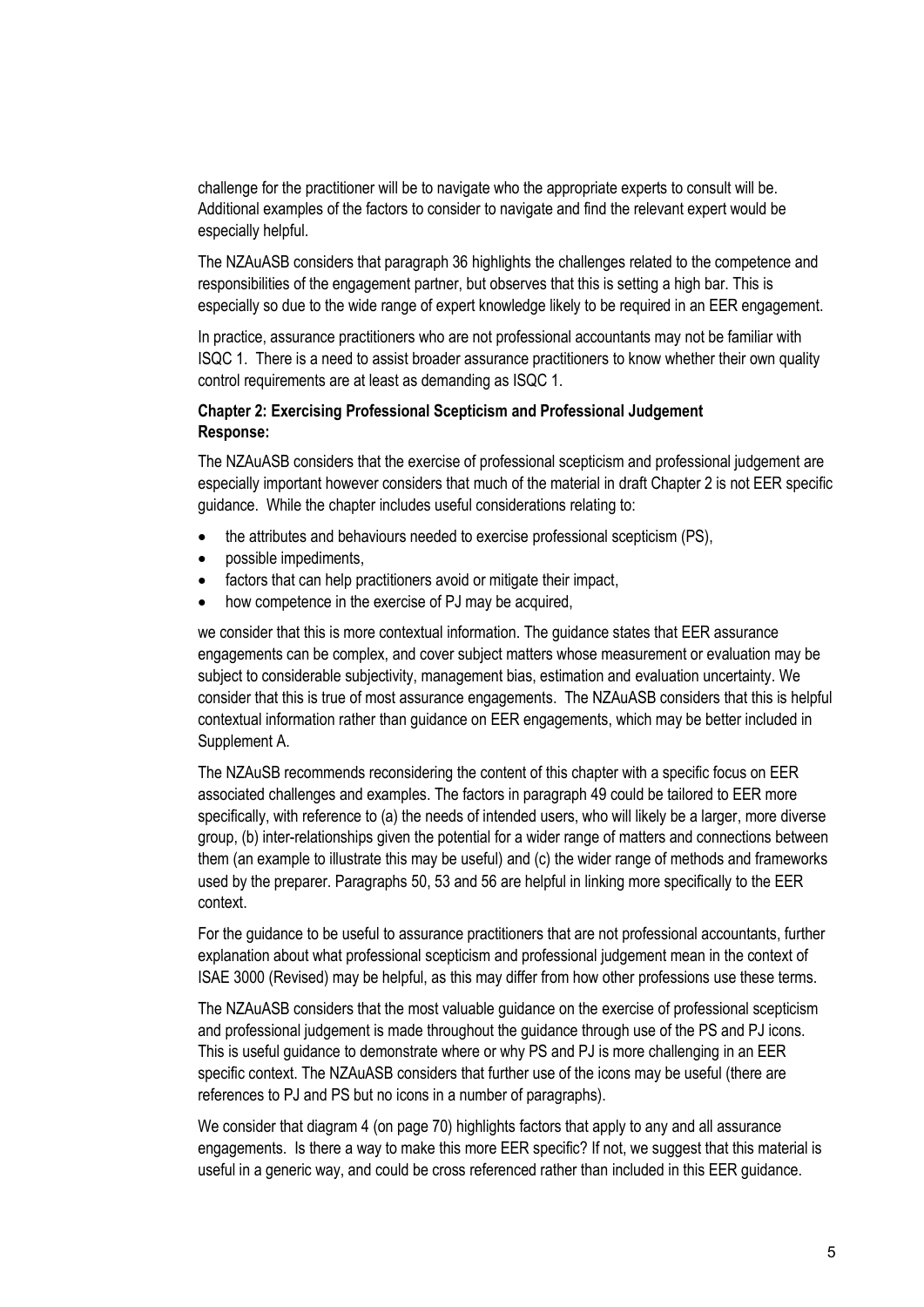# **Chapter 3: Determining Preconditions and Agreeing the Scope Response:**

The NZAuASB has previously commented on and continues to believe that chapter 3, together with the detailed examples in the supplementary material on the preconditions will be very useful in practice. This material reflects many of the ideas that the NZAuASB explored in the development of the domestic standard on service performance information, NZ AS 1<sup>1</sup> .

The NZAuASB considers that the guidance related to the work effort required, independence considerations and responses where the preconditions are not met will be helpful.

A lack of maturity in the EER reporting frameworks and/or in a preparer's journey to prepare an EER report may be a key challenge for an assurance practitioner. We recommend relocating Chapter 6 to the front of the document, as Chapter 1, with some amendments for context, to more appropriately reflect the balance of responsibility between a preparer and the assurance practitioner in determining the scope and ensuring that the preconditions for assurance are met. There may be other assurance readiness work that could assist preparers develop their own internal credibility enhancing techniques before seeking an assurance engagement. As currently ordered, the guidance may imply a higher threshold or work effort for a practitioner than that required for an audit of financial statements and might create a barrier to assurance. Reordering the guidance as suggested might more appropriately shift the weight of getting ready back on the preparer and not imply that the assurance practitioner's role is to get the preparer ready for assurance.

The NZAuASB considers that Diagram 5 *Acceptance and Continuance Considerations* is overly complex. A flowchart may help to simplify the diagram. Such a flowchart may be more usefully illustrated alongside the questions on pages 75 and 76, as a visual walk through of the process.

The NZAuASB considers the sentence in paragraph 65, that reads "In addition, the criteria used to measure or evaluate the underlying subject matter may include a significant element of entitydeveloped criteria" is an especially useful statement. The questions posed to the practitioner under paragraph 71 usefully demonstrate some of the professional judgements that are involved. The NZAuASB recommends that the IAASB add a question under C to recognise that the preparer has the responsibility to identify (and if necessary develop) suitable criteria. The NZAuASB identified that this was an important step that should be acknowledged when agreeing the terms of the engagement.

We recommend the following editorial clarifications:

- paragraph 70 refers to the diagram below, however the diagram is above.
- to the example in paragraph 74: "The greenhouse gas emissions of an entity would generally might be identifiable underlying subject matter…".
- in paragraph 89, it may be helpful to highlight that GHG emissions are a common example of EER information reported and assured on a standalone basis.
- a stakeholder queried whether the example in paragraph 99 should refer to the materiality of the sites that may be excluded.

It may be helpful to add an example to clarify what is meant by paragraphs 100 and 101, considering the proposed level of assurance to be obtained.

In practice, assurance practitioners who are not professional accountants may not be familiar with the IESBA Code of Ethics and therefore not be able to know whether their Code or professional

<sup>&</sup>lt;sup>1</sup> NZ AS 1 The Audit of Service Performance Information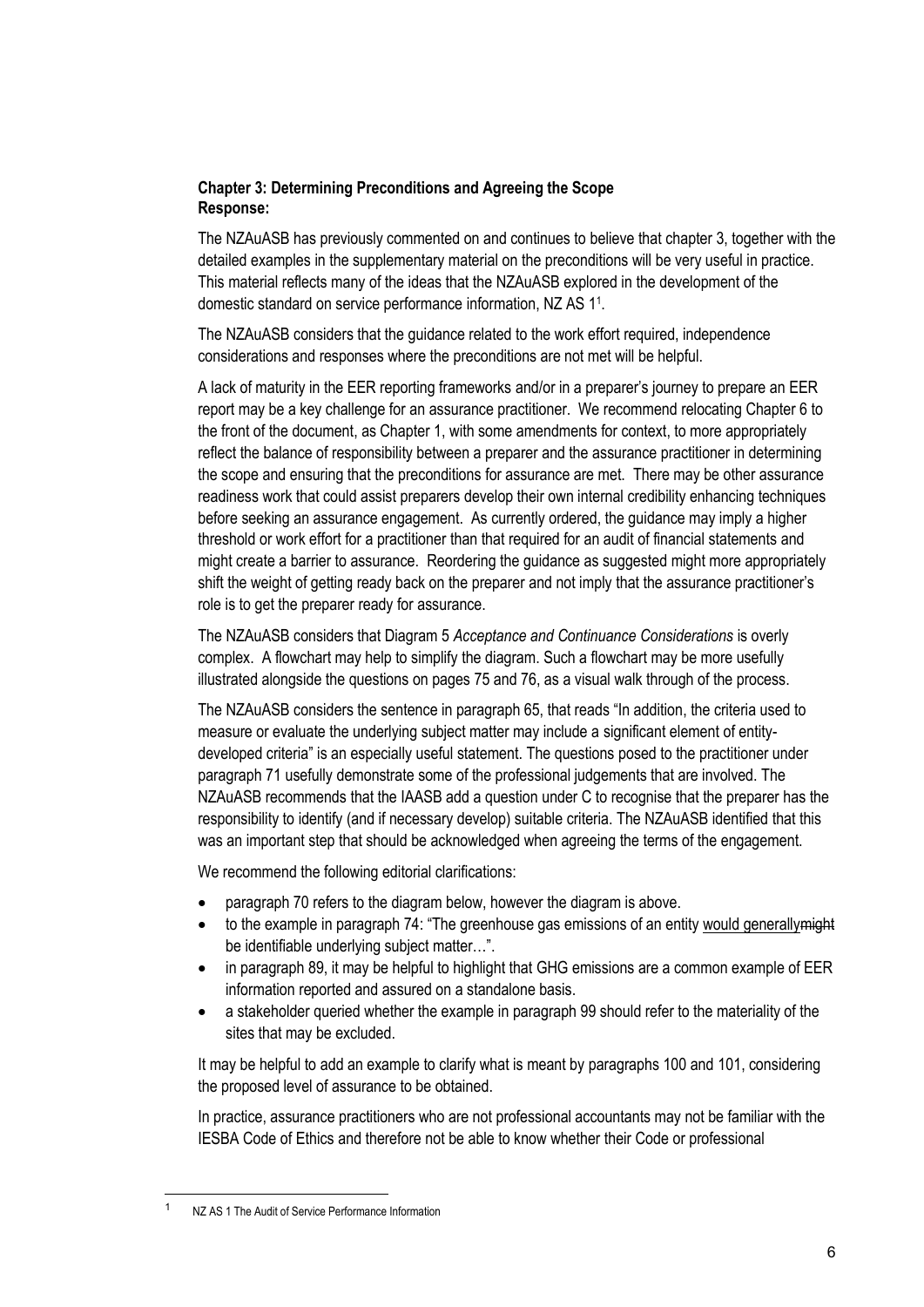requirements are at least as demanding. It would be useful for the guidance to signal the conceptual basis for independence to assist non-accountants.

While the NZAuASB agrees that the considerations for determining whether there is a rational purpose are helpful, the NZAuASB continues to caution against setting the assurance "bar" too high, recognising that this is an iterative process, whereby the preparer is on a journey and the practitioner's aim should be to provide as much assurance as possible, to the extent that the preparer is ready for assurance, to enhance the degree of confidence of the intended users. For example, an entity may exclude some aspects of the subject matter information on the basis that it is still evolving and does not yet meet all the preconditions for engagement acceptance, but there may be some aspects that do. Further flexibility in the assurance report, to explain this, may be an appropriate response in an area that continues to evolve, rather than an inability to accept the engagement at all. A reference or link to acknowledge more flexibility in the assurance report might assist (for example, in paragraph 93).

The NZAuASB agrees the references to other information will be a useful addition in practice, for example, in considerations related to a rolling program of assurance.

### **Chapter 4: Determining the Suitability and Availability of Criteria Response:**

The NZAuASB considers that this chapter will serve the public interest by promoting consistency in practice. The NZAuASB has previously indicated suitability and availability of criteria as a top priority and therefore considers that this chapter will be very helpful in a challenging area. The use of examples is especially helpful. Paragraphs 124, 142- 43, 165 and 179 were also considered to be especially helpful paragraphs.

However, the NZAuASB considers that this chapter should be positioned after chapter 6 (noting also our submission that chapter 6 be moved to the front of the document). Determining the suitability of the criteria and considering the entity's process to identify reporting topics is a precondition for acceptance. Therefore, Diagram 1 should reflect that both chapters 4 and 6 are a part of the acceptance and continuance phase.

Based on our experience in developing NZ AS 1, we consider that the phrase "suitable criteria" may pose a barrier to a practitioner's understanding and use of the guidance. Even the most experienced practitioner, based our work in developing NZ AS 1, does not engage with this phrase. It may be helpful to define upfront that in an EER engagement the term "criteria" as described in the applicable standard encompasses many layers, firstly the identification of the reporting topics, and then more granularly to include in some detail the most appropriate techniques to measure or evaluate those topics and also to present and disclose the outcome of the evaluation. Some reporting frameworks address all of these layers, specifically and more granularly (as is typical in financial reporting frameworks), whereas many EER frameworks only address these elements at the high principled level, necessitating the entity to develop their own specific basis of reporting, applicable to them. These layers could be referenced at appropriate times, to overcome the barrier that the phrase "criteria" might create. An onion analogy was used, to describe the layers that form the overarching "criteria". One progressively peels the layers of an onion to get further into it. Simpler language that references the specific layer of the "onion" at the appropriate time in the guidance may promote a better understanding of this term.

The additional material on considering whether criteria will be made available in a suitable manner is also useful and responds to the request raised by the NZAuASB in response to the first exposure draft.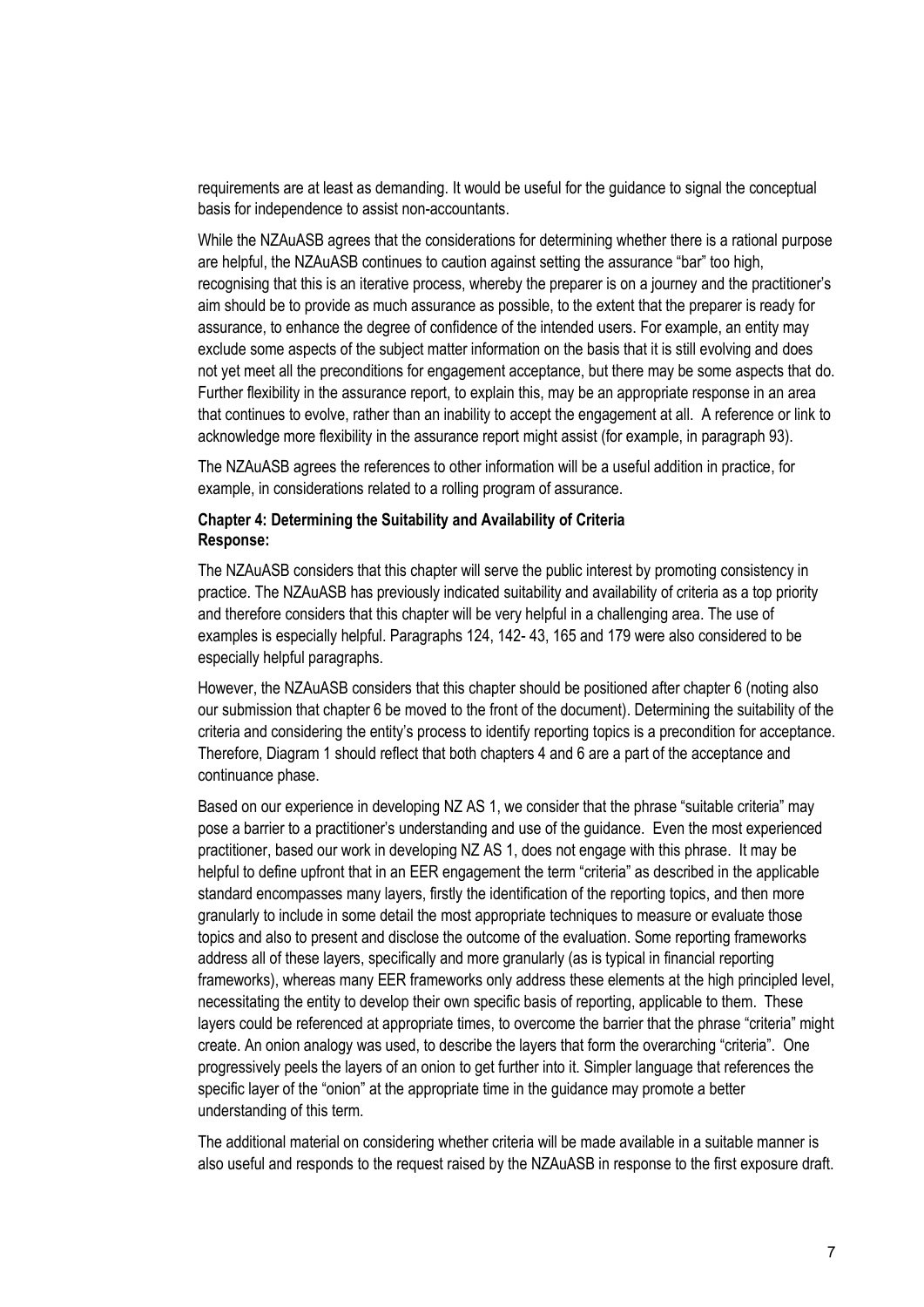The most difficult challenge remains completeness. The NZAuASB encourages the IAASB to consider the addition of an example to demonstrate the determination of completeness as discussed in paragraphs 149-151. (Perhaps a cross reference to para 251 here too.)

In addition, the NZAuASB recommends that relevance should also be clearly linked back to the rational purpose of the report as a whole. This step comes after the consideration of the process for determining the reporting topics.

If an entity is developing their own criteria, the practitioner might also consider how these relate to the entity's own decision making together with input from external stakeholders.

Diagram 6 *Considering Suitability and Availability of Criteria* is a useful diagram however we recommend consideration as to whether this appears overly prescriptive. In our discussions, as an entity's journey to develop its EER report, the criteria are in most instances more likely to be "somewhat suitable", and will continue to evolve with time. This has implications for the perimeter of the engagement and scope to factor in. The paragraphs on the characteristics of suitable criteria recognise a scale of suitability but this diagram seems overly binary i.e. either a pass or fail. We recommend linking this with the concepts expressed in paragraphs 279-281. A more flexible reporting approach, including more long form reporting about the balance that is achieved between the qualitative characteristics may overcome this perceived rigidity. E.g., In the first year the EER report may lack comparability but this might be achieved over time.

Some of the language in this chapter is very dense and complex. This may be unavoidable given the complex nature of the challenge. Refer to our comments on terminology in response to question 2.

## **Chapter 5: Considering the System of Internal Control Response:**

The NZAuASB considers that the guidance in this chapter will serve the public interest by highlighting the challenges where governance and internal control lack maturity. i.e., acceptance issues or barriers to the practitioner obtaining sufficient appropriate evidence. However, the NZAuASB considers that the chapter may be overly detailed and could be streamlined.

Footnote 7 before Diagram 7 *Components of System of Internal Control* should be updated to reflect that ISA 315 (Revised 2019) has been issued. This diagram provides a useful visual reminder of the overarching role of governance and management oversight which sits above the triangle and the detailed components of the system of internal control.

The chapter itself seems overly focussed on the details of the components in the triangle, whereas we recommend that more emphasis is placed on the need for the overarching role that is played by governance and management oversight. Re-ordering Chapter 6 to the front of the guidance and linking the need for governance and management oversight over the entity's process to identify reporting topics may be a useful way to emphasize this challenge in EER assurance.

The content of the chapter seems narrowly focussed on the system of internal controls rather than the broader need for maturity of thinking. The NZAuASB is concerned at the over emphasis of the processes and system of internal controls above the importance for a broader concept of maturity of thinking in preparing to report (we refer to this as "integrated thinking", a concept drawn from integrated reporting; however this broader readiness to report is not limited to integrated reporting, but will extend to many forms of EER). Maturity of thinking is a key aspect to be addressed by the governance and management oversight piece, as it would be expected that those charged with governance would take a readiness approach that is not limited to considering the internal control environment.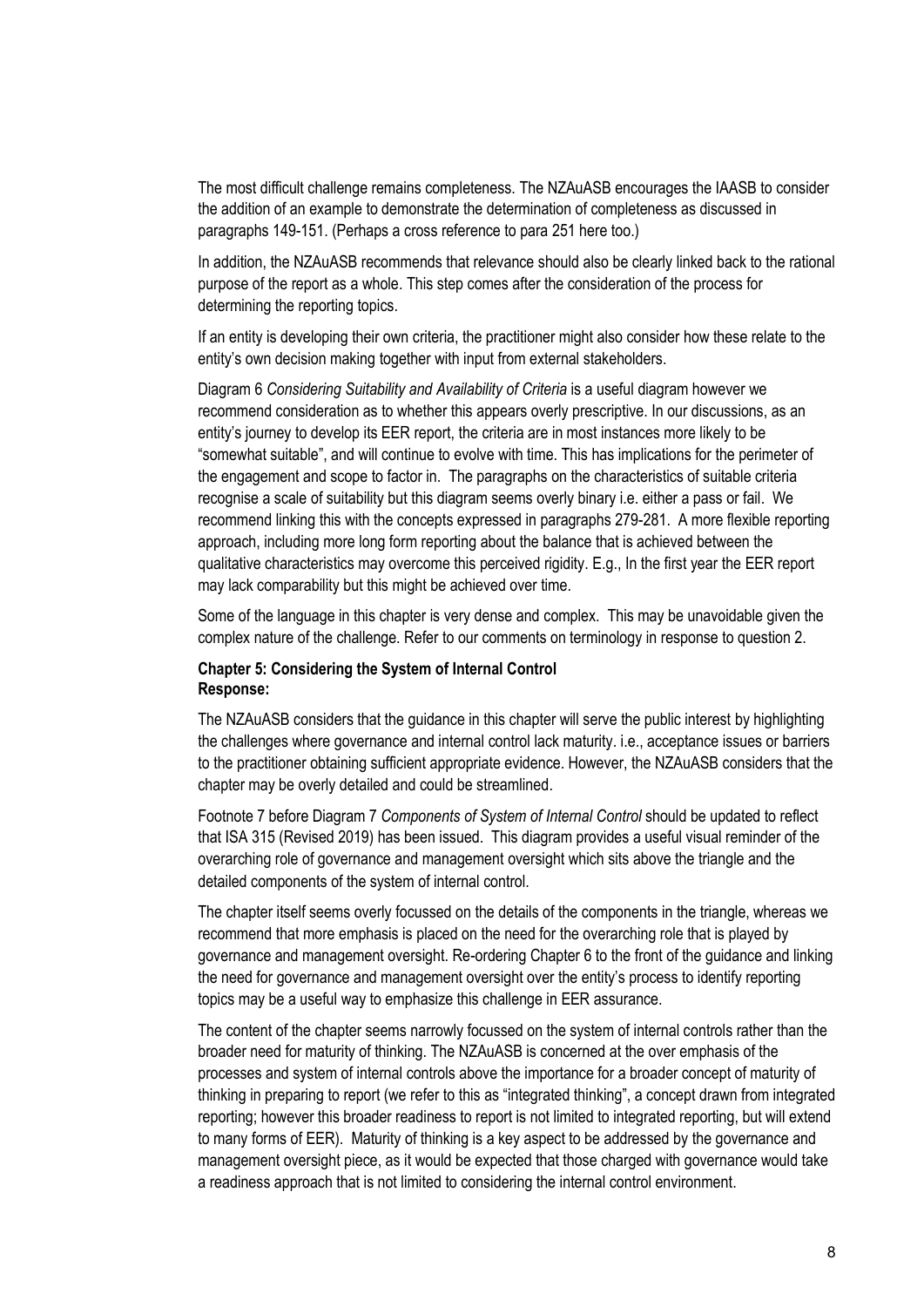In paragraph 186, the draft guidance highlights that in a limited assurance engagement, the practitioner *considers* the entity's reporting process whereas in a reasonable assurance engagement the practitioner *obtains an understanding of internal control* and evaluates the design and implementation. Paragraphs 195 to 208 fall under a heading of "Understanding the entity's system on internal control", which follows on from the highlighted requirements for a reasonable assurance engagement. Practitioners requested additional guidance on the expected difference in work effort for a limited assurance engagement, especially given that the majority of EER engagements, other than engagements that include service performance information in New Zealand, are limited assurance engagements.

Paragraphs 195-199 are not EER specific and could possibly be condensed into two paragraphs to list the components and summarise the idea that the level of sophistication may vary with the size and complexity. (In fact, may already be done in paragraph 209 on).

The paragraphs on information from an external source are useful; however, we recommend that paragraphs 204-206 could be clarified to make it clearer why this section includes third parties. It may also be a useful place to clarify and provide examples of the expected differences between limited and reasonable assurance engagements.

We recommend that paragraph 208 (heading Governance and Oversight) should precede paragraph 207 on Control Activities. We also recommend that the approval of the criteria be included in the list of considerations in paragraph 208.

# **Chapter 6: Considering the Entity's Process to Identify Reporting Topics Response:**

In order to engage stakeholders with the content of the draft guidance, we found chapter 6, together with diagram 8, to be the most useful starting point to assist users to navigate the guidance and deeper dive into other relevant chapters as appropriate. Stakeholders agreed that this was a useful starting place, reflecting where both preparers and practitioners start the process from.

We strongly recommend that Chapter 6 be moved to the front of the guidance. This chapter usefully sets out the context that is necessary in order to undertake assurance, reinforcing the preparer's role in preparing for assurance and that assurance is not the only solution in enhancing credibility, e.g. paragraph 107 highlights that assurance readiness work may be a more appropriate alternative. In practice credibility is built up over time, requiring lots of process work by the preparer to engage with its stakeholders, collate feedback and develop data points and controls before seeking independent assurance. The entity needs to have performed the necessary thinking on the EER subject matter and have considered and advanced other credibility enhancing steps within the entity first, before seeking to engage an independent practitioner to opine on the EER report. Re-ordering Chapter 6 may help to overcome the real challenge that practitioners face, playing the role of educator to the preparer.

In our experience, Diagram 8 is a key diagram. During our outreach, we introduced the guidance using this diagram to more effectively engage with a broader stakeholder group, for all stakeholders to understand the roadmap and demonstrate the key role of the preparer in getting ready for an assurance engagement.

In New Zealand preparers are grappling with the vast number of EER frameworks which raises the challenge of identifying what topics to report on and then how to report on those topics. This is the necessary first step, prior to any assurance being sought.

Preparers need this type of information as much as practitioners do. If the entity is not ready for assurance, it may be that the practitioner can assist with other services, as explored in paragraph 107.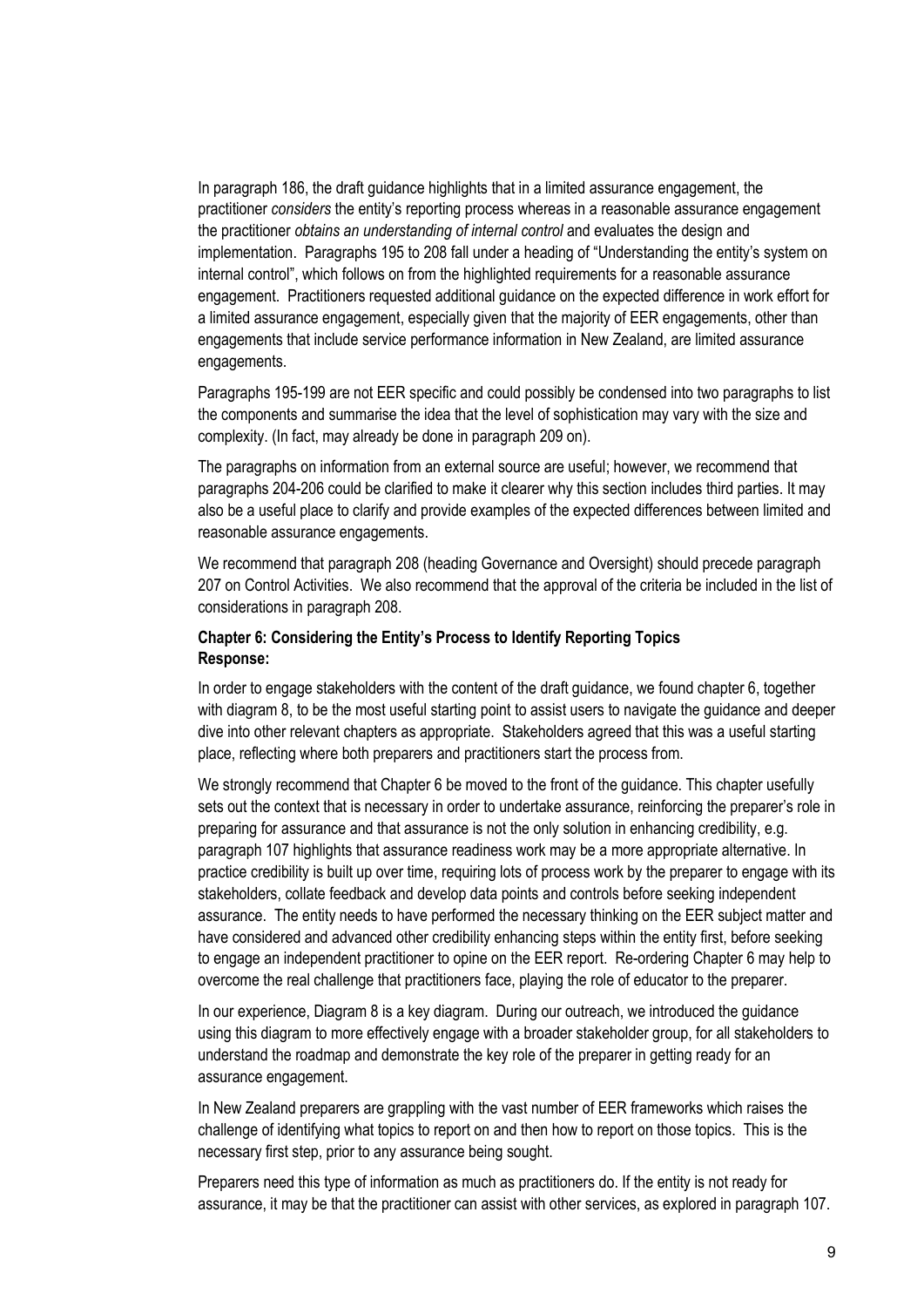These options however are buried too deep in the guidance and would more usefully be positioned up front and considered before, not within, the assurance process.

The NZAuASB is supportive of the terminology "the entity's process to identify reporting topics" in lieu of the entity's "materiality process". We consider that it is in the public interest to use a different term to avoid unnecessary confusion with the way in which assurance practitioners think about the term "materiality". This new language was also broadly supported by the stakeholders we engaged with.

The NZAuASB considers that the language used in this chapter remains overly complex and confusing, especially when referring to the "entity's development of criteria to identify reporting topics". Stakeholders also raised this as confusing, highlighting confusion in the examples in paragraph 221, which seem to mix criteria around reporting topics (including relevance to stakeholders and material risks with more specific indicators in example 2). We consider that this is better articulated in the covering memo, where it is clearer that the process to identify reporting topics may be needed where the EER framework in itself does not result in suitable criteria i.e. the "process to identify reporting topics" is how the preparer goes about developing the criteria further. The idea that all of these layers form part of the criteria may assist. We found the use of "criteria to identify reporting topics" confusing as it is unclear how the process differs from the criteria. It implies that there is a need for "separate" criteria to identify reporting topics where we understand that this is only one part of whether the criteria are suitable.

We think this concept is described clearly in the first sentence of paragraph 220 but encourage the IAASB to consider a different way to describe the "criteria to identify reporting topics" in the last sentence. E.g. paragraph 220 "In undertaking a process to identify reporting topics, the preparer is effectively extending or developing, and then applying, the criteria for identifying reporting topics ... "

Paragraphs 217 and 221 refer to the practitioner considering "their appropriateness". The practitioner is required to determine the "suitability" of criteria. It is unclear how "appropriateness" differs from "suitability" and/or how a practitioner would consider the criteria's "appropriateness". "Appropriateness" seems to be used in relation to the judgements made by the preparer. If the practitioner is using the same factors to consider appropriateness as they would to determine suitability, we recommend using the same term. If not, we urge the IAASB to add guidance on how a practitioner would consider appropriateness, where it relates to the criteria.

The NZAuASB considers that the examples in this chapter will be extremely helpful in practice.

It is unclear what the practitioner would do where the preparer has not undertaken a process to identify the reporting topics as this is where the assurance process starts.

Paragraph 222 appears to draw a distinction between a limited assurance engagement and a reasonable assurance engagement. This gives rise to a question around suitable criteria. For all assurance engagements, a practitioner is required to determine that the criteria are suitable (as a precondition). We understand that there is no difference at the precondition stage between a limited and reasonable assurance engagement, but this paragraph implies that there is a difference when it gets to the planning phase. This goes to comments in our previous submission to the IAASB over the work effort required at the precondition stage to determine whether the preconditions are met. We suggest that the guidance needs to be clearer as to whether there is an expected difference in work effort between a limited assurance engagement and a reasonable assurance engagement to determine whether the criteria are suitable or not.

The need to better distinguish between reasonable and limited assurance engagements was also raised during outreach with our stakeholders.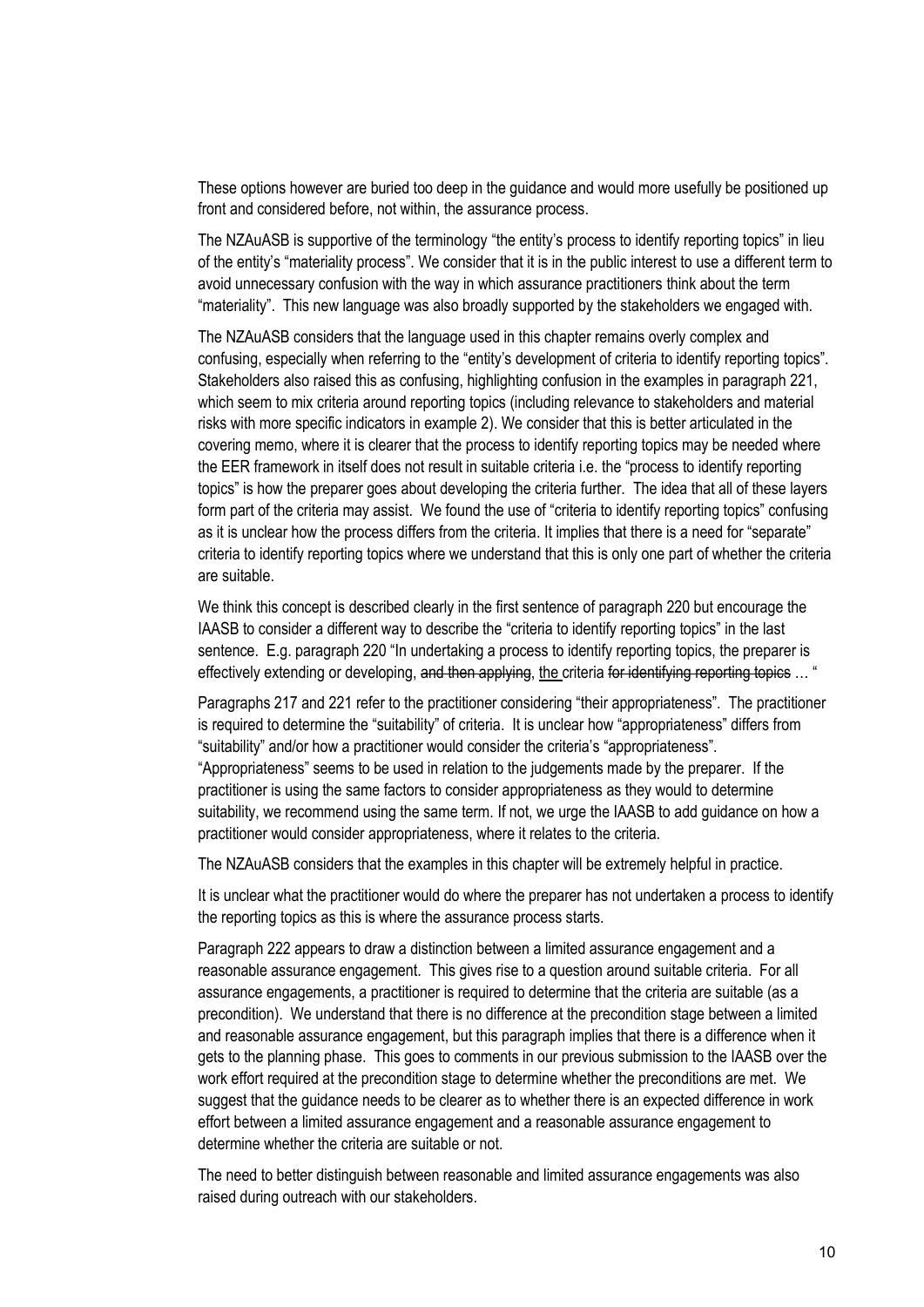## **Chapter 7: Using Assertions**

#### **Response**

New Zealand practitioners responded to our survey indicating that building assertions is the third highest ranking challenge. Although use of assertions is not required by the standard, the NZAuASB, together with the stakeholders we consulted, considers that it is useful to provide guidance on how assertions may be helpful as a tool to consider the different types of misstatements that may occur in EER information and to design assurance procedures accordingly.

Assertions are a critical concept to understand and apply. We encourage the IAASB to consider the addition of short practical examples in this chapter, together with examples that demonstrate what it means for both reasonable and limited assurance.

Paragraph 260 would benefit from the use of plainer English, for example reference to "identifying and assessing the risk of material misstatement" as more direct language to help with context.

## **Chapter 8: Obtaining Evidence**

#### **Response**

Chapter 8 sets out considerations that may be used by a practitioner when considering what evidence is needed and how to obtain it for any assurance engagement. The explanation for inclusion of this generic material is that this provides context to the later chapters on qualitative and future-oriented information.

The NZAuASB considers that in order to shorten and engage more directly with the user, that this more contextual material may be better dealt with in supplementary material. The NZAuASB encourages the IAASB to include EER specific context and examples within this guidance. (i.e. there is no specific public interest that is served by including generic contextual information in this location).

Examples that focus on risk assessment as the determination for the level of work to be performed together with further clarification or examples on what this means for evidence for both limited and reasonable assurance engagements would be most useful.

Paragraphs 279-281 are particularly helpful in addressing the challenge of considering the concepts of limited and reasonable assurance in EER engagements. This may also need to be supported by longer form reporting to help users understand what the differences are and what the assurance engagement covered.

We suggest restructuring the considerations in paragraph 284 under the concept of risk assessment to help with the design of the assurance procedures to obtain sufficient appropriate evidence. Obtaining evidence to support narrative reporting is a key challenge in EER engagements. The NZAuASB considers that highlighting this challenge at appropriate stages in the EER engagement, and in particular in this chapter, may be more useful than having a separate chapter (as is currently located in Chapter 11). The example on page 149 would work better in the evidence chapter.

The NZAuASB also recommends the addition of examples from paragraph 287 onwards to demonstrate addressing aggregation risk in an EER Assurance engagement

Paragraphs 294-298 referencing performance materiality are important aspects to cover in the context of an EER engagement and may be better positioned in Chapter 9: Considering the Materiality of **Misstatements**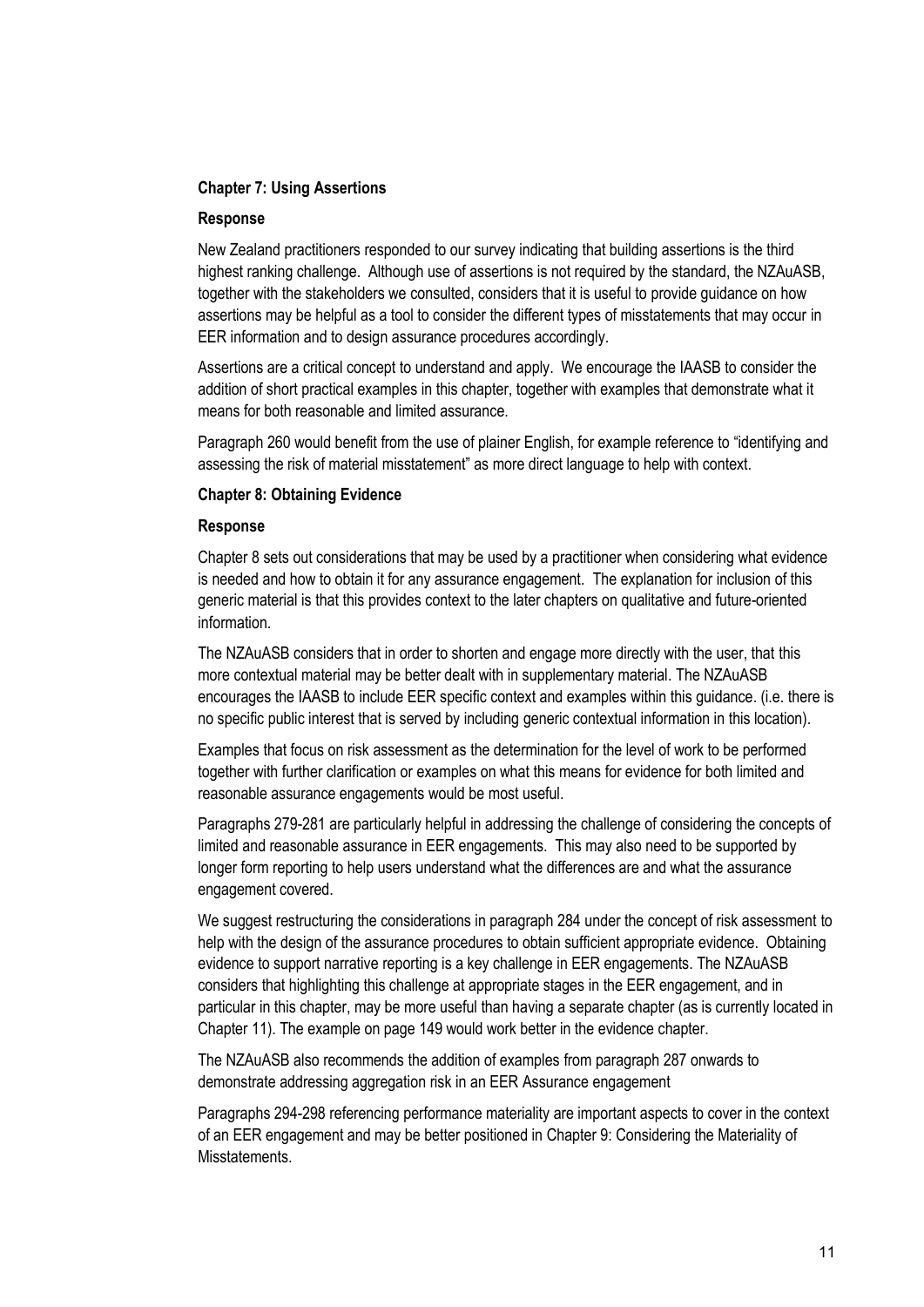## **Chapter 9: Considering the Materiality of Misstatements**

### **Response**

The NZAuASB considers that this chapter, together with the detailed examples in the supplementary material, will serve the public interest and will be very useful in practice to guide practitioner in their responsibilities when misstatements are identified. New Zealand practitioners ranked materiality as the highest ranking challenge on EER engagements. This may be linked to both report content decisions together with materiality in the context of narrative information and the need for guidance on how to consider identified misstatements both individually and in combination.

This chapter reflects many of the ideas that the NZAuASB explored in the development of the domestic standard on service performance information, and will be an area of significant challenge in practice. The use of examples is also very helpful.

The NZAuASB recommends adding a sub-heading into this chapter to address "Misstatement by Omission" and to link this to the chapter on appropriate reporting topics. In its project to develop NZ AS 1, the NZAuASB thought it important to remind practitioners to iteratively consider whether there are missing reporting topics as this could result in a material misstatement (i.e. not to only focus on what is there but to consider whether there is something missing altogether).

The NZAuASB also considers that it would be especially useful to include aspects related to addressing qualitative EER information in this chapter, rather than having a separate chapter (as is currently located in Chapter 11).

Diagram 10 Practitioner responsibilities in relation to identified misstatements is a helpful visual reminder of the practitioner's responsibilities.

### **Chapter 10: Preparing the Assurance Report**

# **Response**

The NZAuASB together with stakeholders noted the importance of this chapter.

Communicating clearly in the assurance report was a key consideration when the NZAuASB developed its domestic standard on service performance information. The NZAuASB considers that a more flexible reporting approach is especially important for EER assurance engagements that give rise to many communication challenges. Tailoring the report to the circumstances is likely to be especially helpful. The NZAuASB regards the guidance material in paragraphs 332 – 338 and 343-346 to be particularly useful in the context of EER and agrees strongly with the statement in paragraph 335.

We have heard from users that the "negative form" of language in a limited assurance report is especially unhelpful. While this is a requirement of the standard, from a user's perspective it is not especially well understood. Guidance that encourages more long from reporting, which is permitted by ISAE 3000 (Revised), may be the best way to overcome this criticism by users of assurance reports. Describing what the practitioner has done, why the focus was on these areas and what was the outcome may be more useful than the limited assurance conclusion itself. It may be useful to promote this more flexible reporting approach that is permitted by ISAE (3000) (Revised). Such an approach may be unfamiliar to traditional financial statement auditors but might result in more useful, relevant assurance for EER.

New Zealand practitioners indicated that they were most likely to provide a separate assurance report conveying findings and recommendations for an EER assurance engagement. There is one example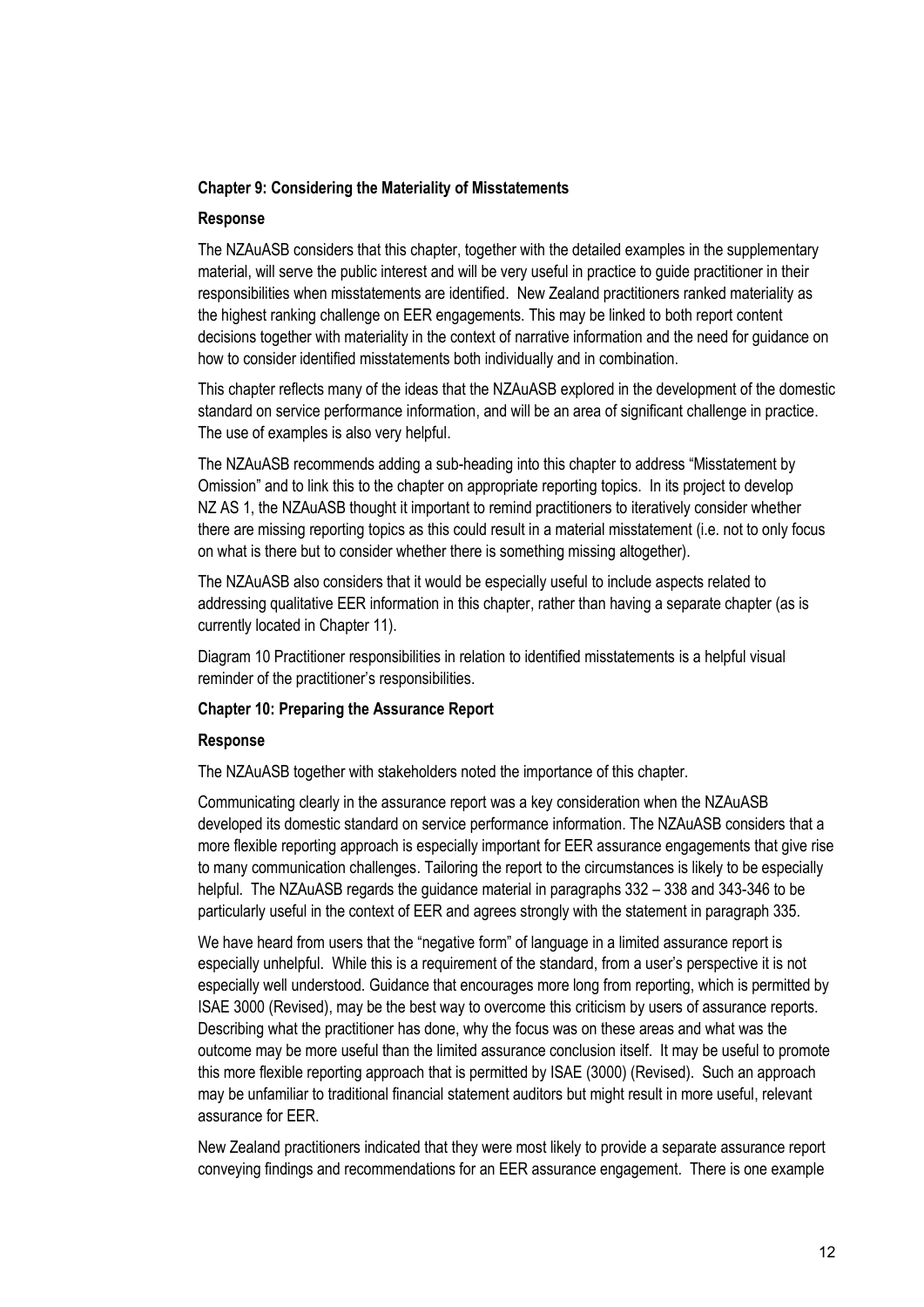of a combined assurance report, covering the audit of the financial statements and the limited EER assurance.

The illustrative examples included in this chapter are expected to be very helpful and will serve the public interest well. The examples following paragraph 349 are expected to be especially helpful. The NZAuASB encourages the IAASB to consider adding an additional example of reporting where experts are referred to in an assurance report.

The NZAuASB also considers the example of the director's responsibilities following paragraph 362 will be helpful in practice.

Paragraph 373 is an example where the guidance is dense and may benefit from simpler, plainer English.

We note an edit to paragraph 315 "may not be materiality misstated" should read "materially misstated".

### **Chapter 11: Addressing Qualitative EER Information**

### **Response**

Many forms of EER information include qualitative information. Given the pervasive nature of this challenge, from the suitability of the criteria, through to obtaining evidence and considering the materiality of any misstatement, the NZAuASB recommends that this chapter may be more usefully covered throughout the guidance, at each stage of the assurance process, rather than in a separate chapter at the end. In particular, the example on page 149 would go well in the evidence chapter.

Paragraph 377 usefully introduces the concept of uncertainty associated with measurement of underlying subject matters. It is important to also observe that many underlying subject matters have inherent uncertainty that is not just related to their measurement or evaluation. Clear disclosure about the nature of uncertainties (and any assumptions being made in relation to these) is an important means to avoid or reduce subjectivity in reporting. For example, there is inherent uncertainty about the effects of GHG emissions on global temperatures and in turn on changes to climatic conditions or sea levels that may result. This concept is addressed in paragraph 419, but does not only apply to future information.

We consider that the examples in this chapter will be very helpful in practice. Addressing the need to scope out promotional "PR" material is very relevant to EER information. Highlighting that the entity has "minimal" impact on the environment is very different from reporting on the positive impact that the entity is making.

Additional emphasis on considering balance or bias may also be useful.

### **Chapter 12: Addressing Future-Oriented EER Information**

### **Response**

The NZAuASB finds it especially helpful to distinguish between a forecast and a projection. The NZAuASB recommends the inclusion of examples (a TCFD scenario analysis example would fit well in this chapter).

As highlighted above, the NZAuASB recommends spreading guidance related to qualitative information (from chapter 11) throughout the guidance. In addition, we encourage the IAASB to consider merging any remaining pieces of chapter 11 with chapter 12.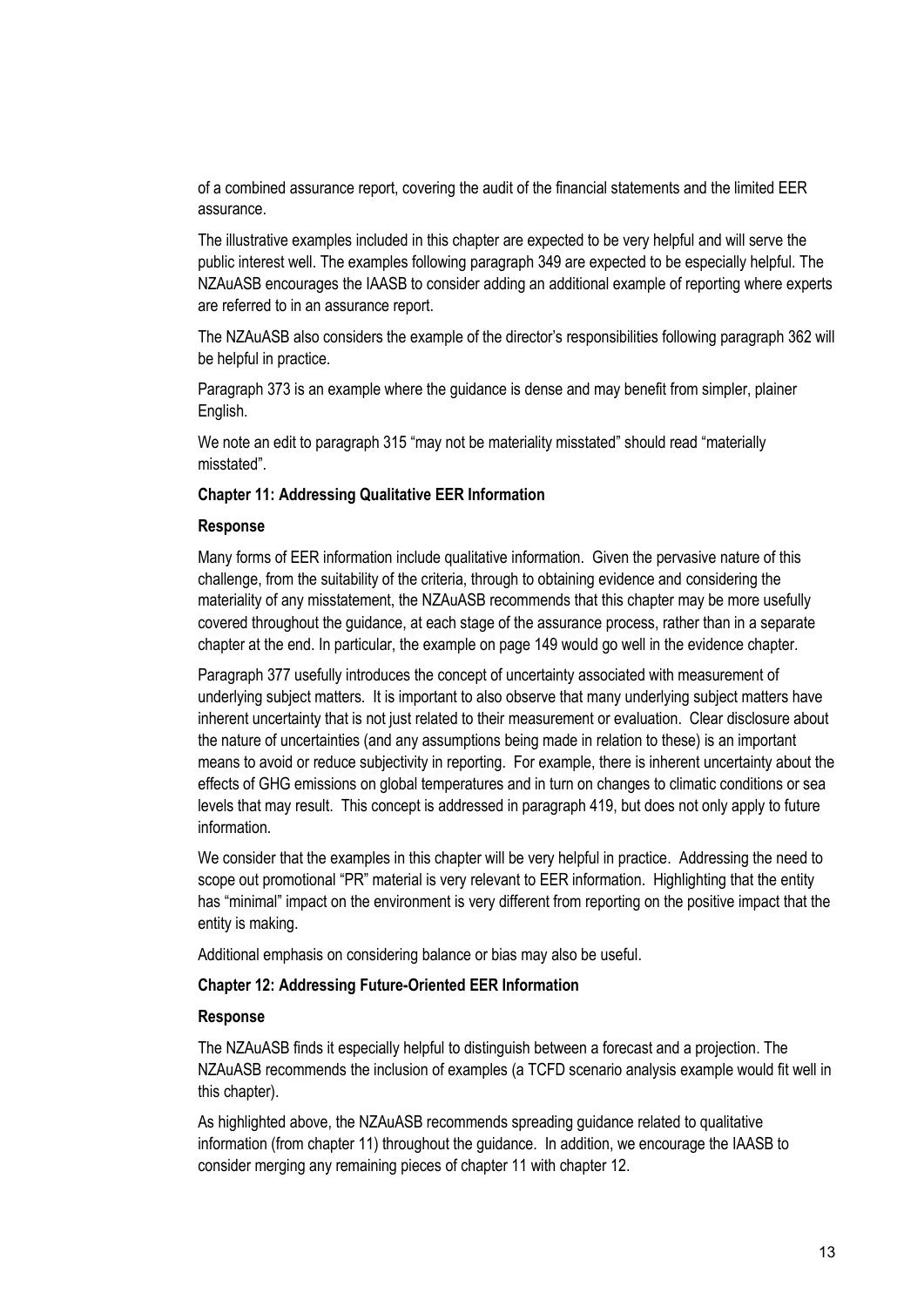**2) Is the draft Guidance structured in a way that is easy for practitioners to understand and use in performing EER assurance engagements? If not, where and how should it be improved to better serve the public interest in EER assurance engagements?**

### **Response:**

### *Length and navigation*

The NZAuASB remains concerned by the length and density of the document which may deter practitioners from understanding or using the guidance. This may be somewhat mitigated by the use of hyperlinks to be included in the finalised guidance and possible use of pop-up boxes. Diagram 1 should also assist, especially if the diagram includes hyperlinks.

We recommend the introduction of colour to distinguish cross references to the standard, and other supplementary material etc, to visually assist and simplify the numerous cross references that are built into the draft document. The number and different types of cross referencing is somewhat intimidating and/or distracting and we consider that colour coding could assist the user to navigate these.

The NZAuASB is supportive of only including shorter examples within the guidance, leaving longer examples to supplementary documents.

The NZAuASB encourages the IAASB to continue to explore ways to succinctly point to key guidance to help the practitioner overcome the challenges identified. More information about why the challenge arises, etc can be read as context to those key messages.

The NZAuASB would encourage the IAASB to keep the guidance as specific to EER as possible. Any material that is generic to all assurance engagements could be cross referenced rather than being included in full in the document.

## *Terminology*

The terminology used in the guidance is complex. Our experience, in developing NZ AS 1, the domestic standard on the audit of service performance information, is that even the most experienced assurance practitioner does not or/and finds it difficult to engage, in a meaningful way, with terminology such as: subject matter, subject matter information and criteria. Using language that is simpler and more specific to EER reports and preparers would go a long way to making the guidance more practical and user friendly. E.g. referring to the EER information that is reported in lieu of subject matter information may make it easier to engage with the guidance.

#### *Structure and order*

The NZAuASB is supportive of structuring the guidance to address the key stages of performance of an EER assurance engagement, following the flow of the performance of the engagement, rather than around the 10 challenges.

However, the NZAuASB strongly recommends moving Chapter 6 to the front of the guidance. This chapter usefully sets out the context that is necessary in order to undertake assurance, highlighting that the entity needs to be at a point that it is ready for assurance, i.e. that there is a rationale purpose for the engagement, it is clear who the intended users are, the reporting topics have been identified by the entity, the entity's reporting process is able to produce evidence to support its reporting. The entity itself needs to have performed the necessary thinking on the EER subject matter and have considered and advanced other credibility enhancing steps within the entity first, before seeking to engage an independent practitioner to opine on the EER report.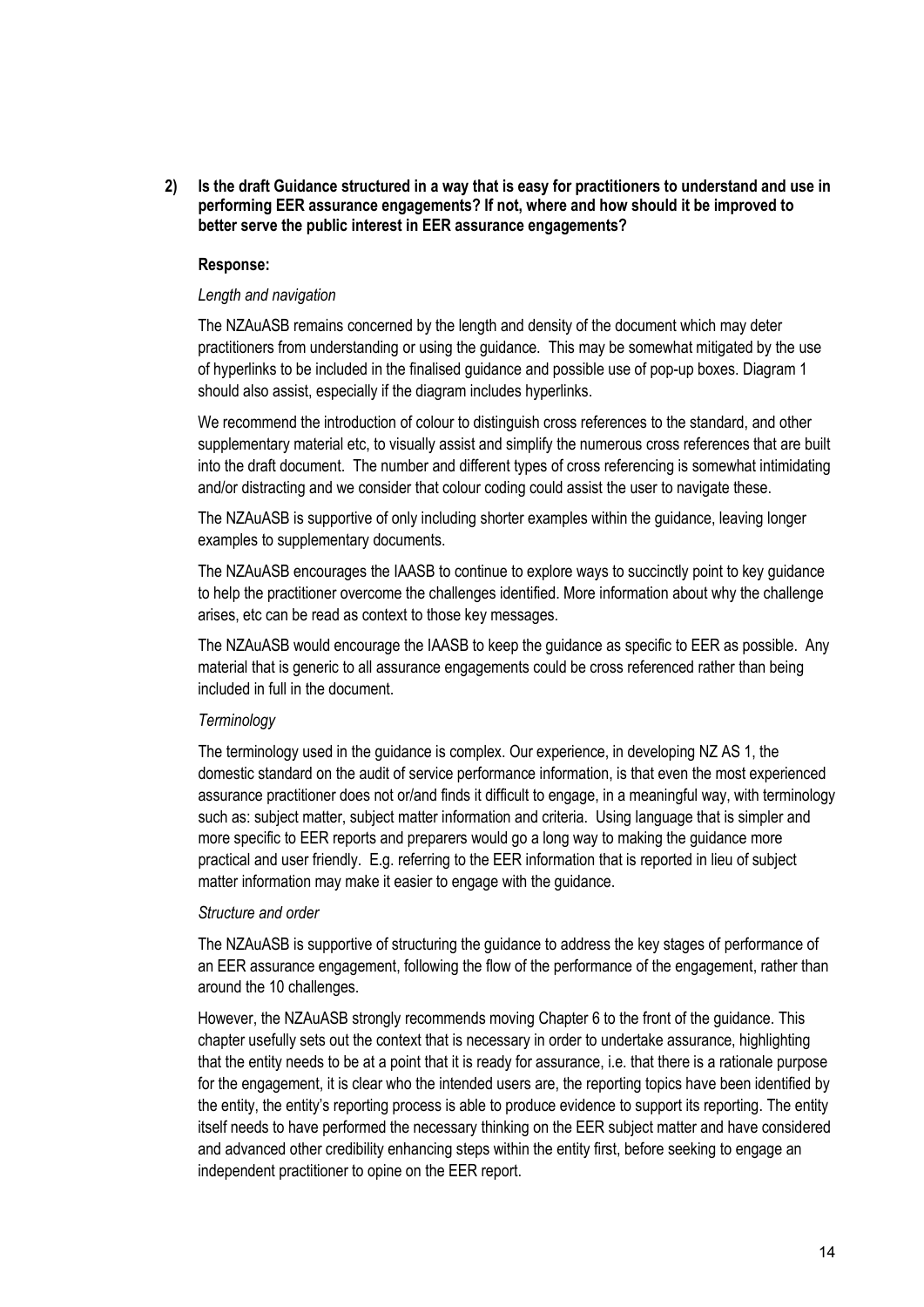In our experience, Diagram 8 was the most useful diagram to start to engage with the guidance. We introduced the guidance at our outreach using this diagram to more effectively engage with the broader stakeholder group, for all stakeholders to understand the roadmap and demonstrate the key role of the preparer in getting ready for an assurance engagement. If the entity is not ready for assurance, it may be that the practitioner can assist with other services, as explored in paragraph 107. These options however are buried too deep in the guidance and would more usefully be positioned up front and considered before not within the assurance process.

The NZAuASB would be supportive of further grouping the chapters into the three parts as suggested, however, in line with our recommendation to move Chapter 6 would include a new Part before these addressing the entity's process to identify reporting topics, which would be followed by:

- Part A Behavioural aspects, however we recommend that this section should be condensed and recommend that draft Chapter 1 and Chapter 2 might be combined.
- Part B Process of an EER engagement
- Part C Specific considerations on qualitative and future-oriented information, could be combined after integrating the considerations on qualitative information throughout the assurance process.

The NZAuASB reflected on whether it was necessary to separate out the last two chapters (11 & 12), given that the challenges presented by qualitative and future oriented information are pervasive to an EER assurance engagement. The NZAuASB strongly recommends that guidance on qualitative information should be more fully integrated through each step of the assurance process. On balance the NZAuASB considers that future-oriented information is appropriately addressed in its own chapter.

## **3) Comments on Supplement A: Credibility and Trust Model and Background and Contextual Information**

The NZAuASB considers the four key factor model for credibility and trust will be useful and supports the publication separately from the guidance document. Our outreach with a broader range of stakeholders, including preparers and investors, supported the issue of supplement A.

The need to assist all stakeholders, including practitioners, to engage with difficult technical terms such as "subject matter", "subject matter information" and "criteria" is especially important. We consider that this material would benefit from being streamlined and simplified even further. Understanding these terms is a key part of engaging with the challenges. A one-page overview with examples may be more accessible than the current approach.

The gender example in Supplement A was found to be especially helpful. As highlighted above, based on our experience in developing NZ AS 1, we consider that the phrase "suitable criteria" may pose a barrier to a practitioner's understanding and use of the guidance. Even the most experienced practitioner in our experience, does not engage with this phrase. It may be helpful to define upfront that in an EER engagement the term "criteria" as described in the applicable standard encompasses many layers, firstly the identification of the reporting topics, and then more granularly to include in some detail the most appropriate techniques to measure or evaluate those topics and also to present and disclose the outcome of the evaluation. Some reporting frameworks address all of these layers, specifically and more granularly (as is typical in financial reporting frameworks), whereas many EER frameworks only address these elements at a high level principled level, necessitating the entity to develop their own specific basis of reporting, applicable to them. These layers could be referenced at appropriate times, to overcome the barrier that the phrase "criteria" might create. An onion analogy was used, to describe the layers that form the overarching "criteria". Simpler language that references